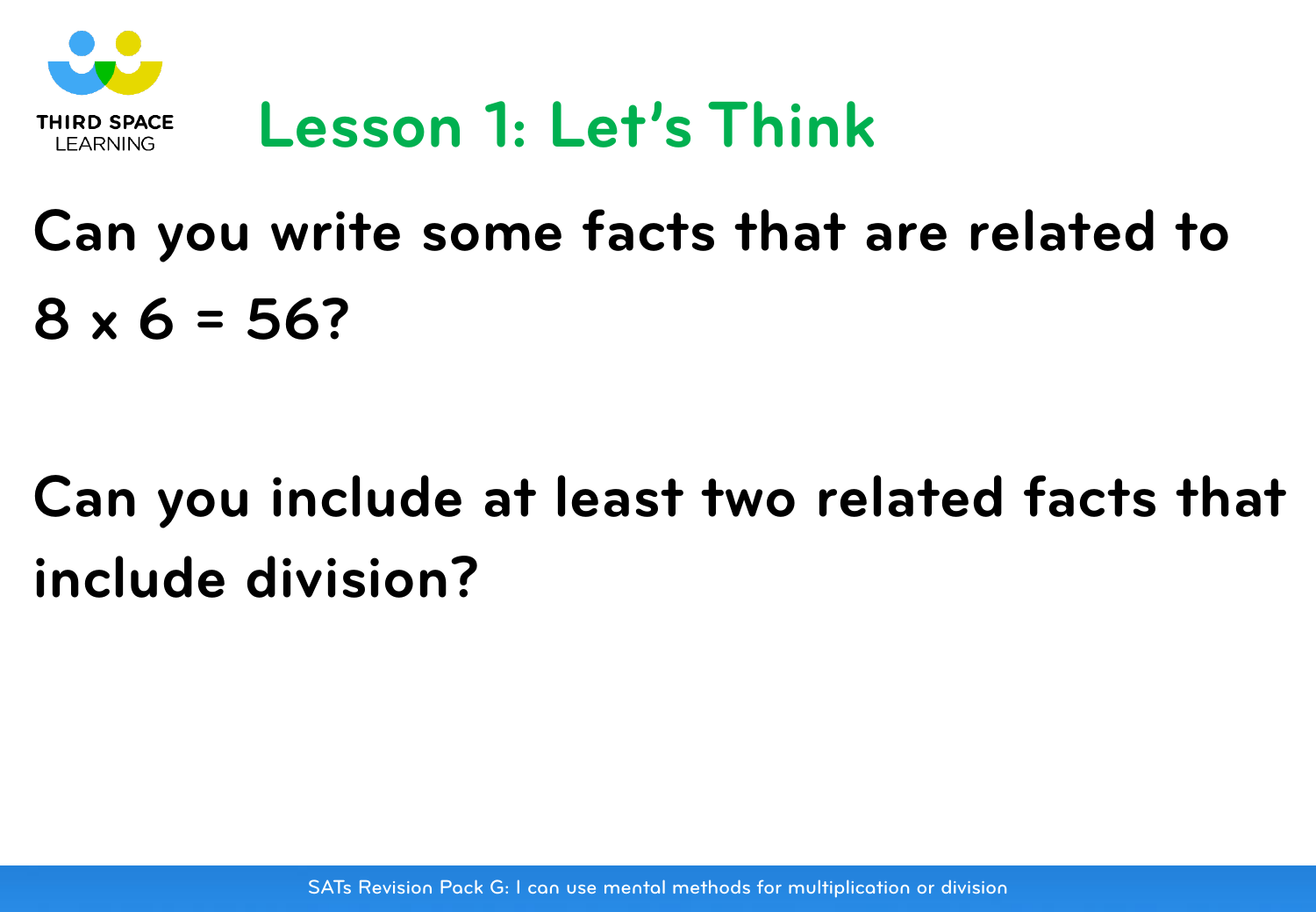

## **Lesson 1: Let's Apply**

#### **Write the 2 related division facts for the following calculations:**

**8 x 5 = ? 3 x 4 = ? 9 x 6 = ? 7 x 8 = ?**

SATs Revision Pack G: I can use mental methods for multiplication or division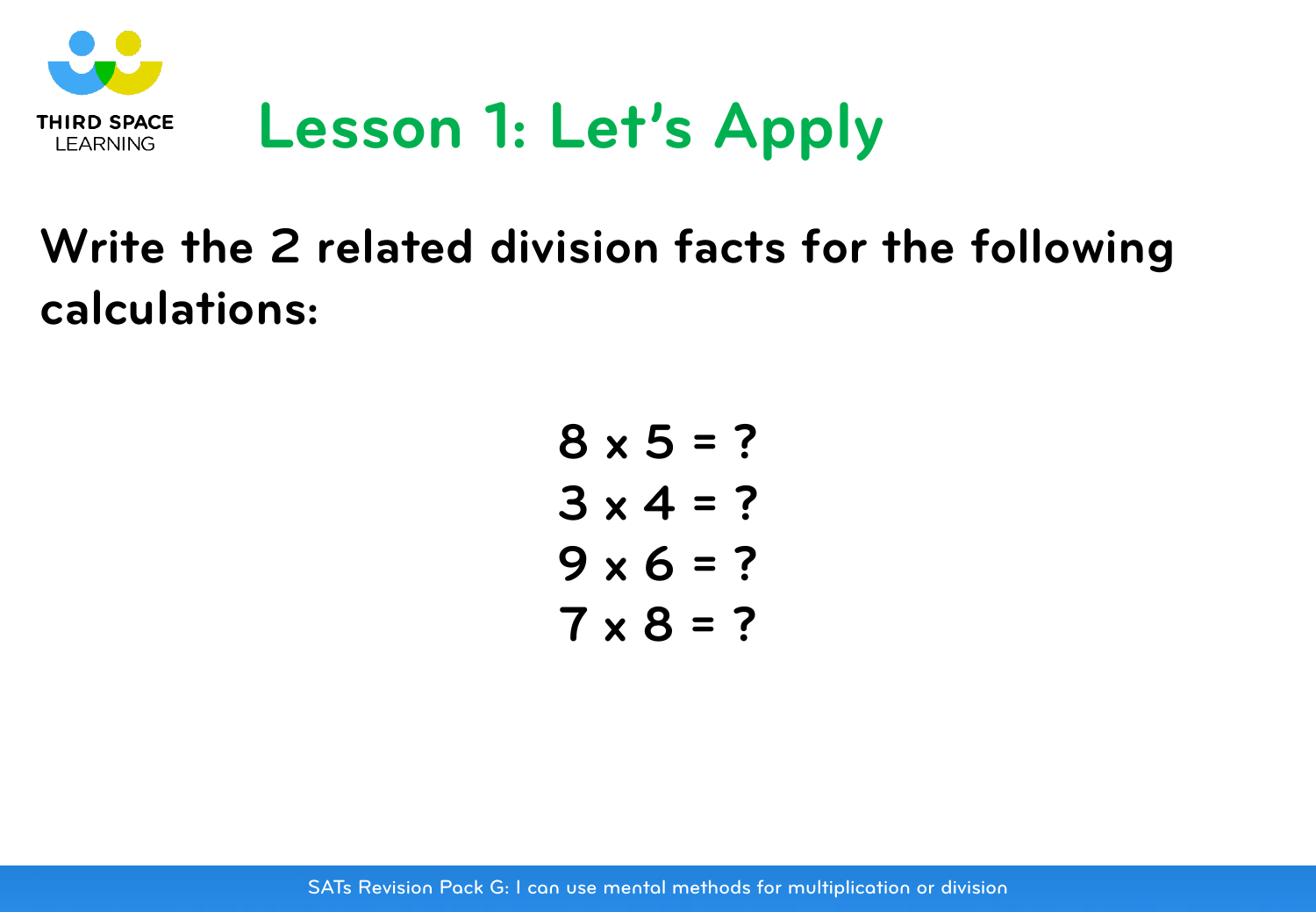

#### **Lesson 2: Let's Think**

# **What's the same and what's different between:**

 $30 \times 4 = ?$   $300 \times 4 = ?$   $30 \times 40 = ?$ **40 x 3 = ? 300 x 40 = ? 400 x 3 = ?**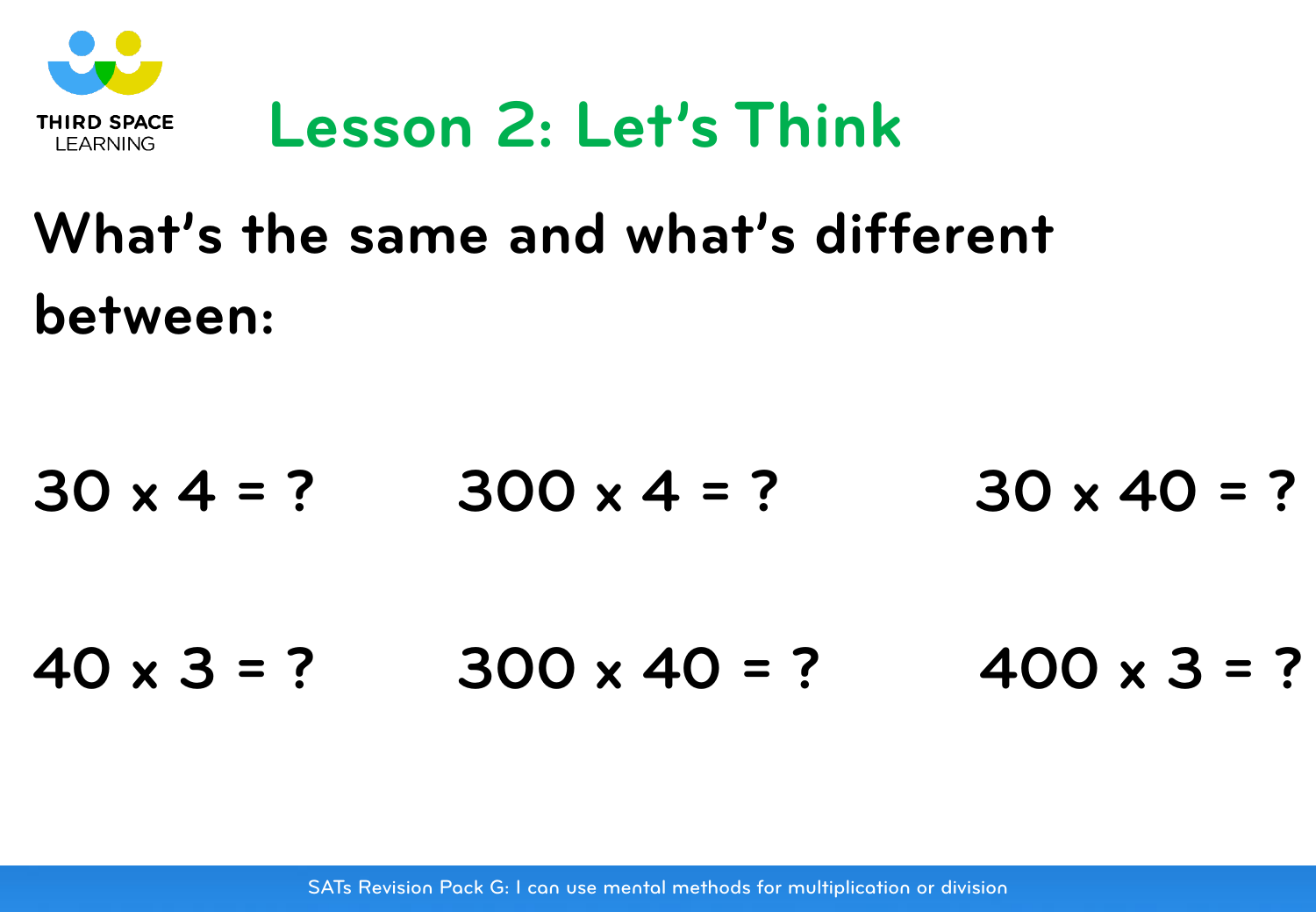

## **Lesson 2: Let's Apply**

## **Match the questions to their answers. Some questions may have the same answer.**

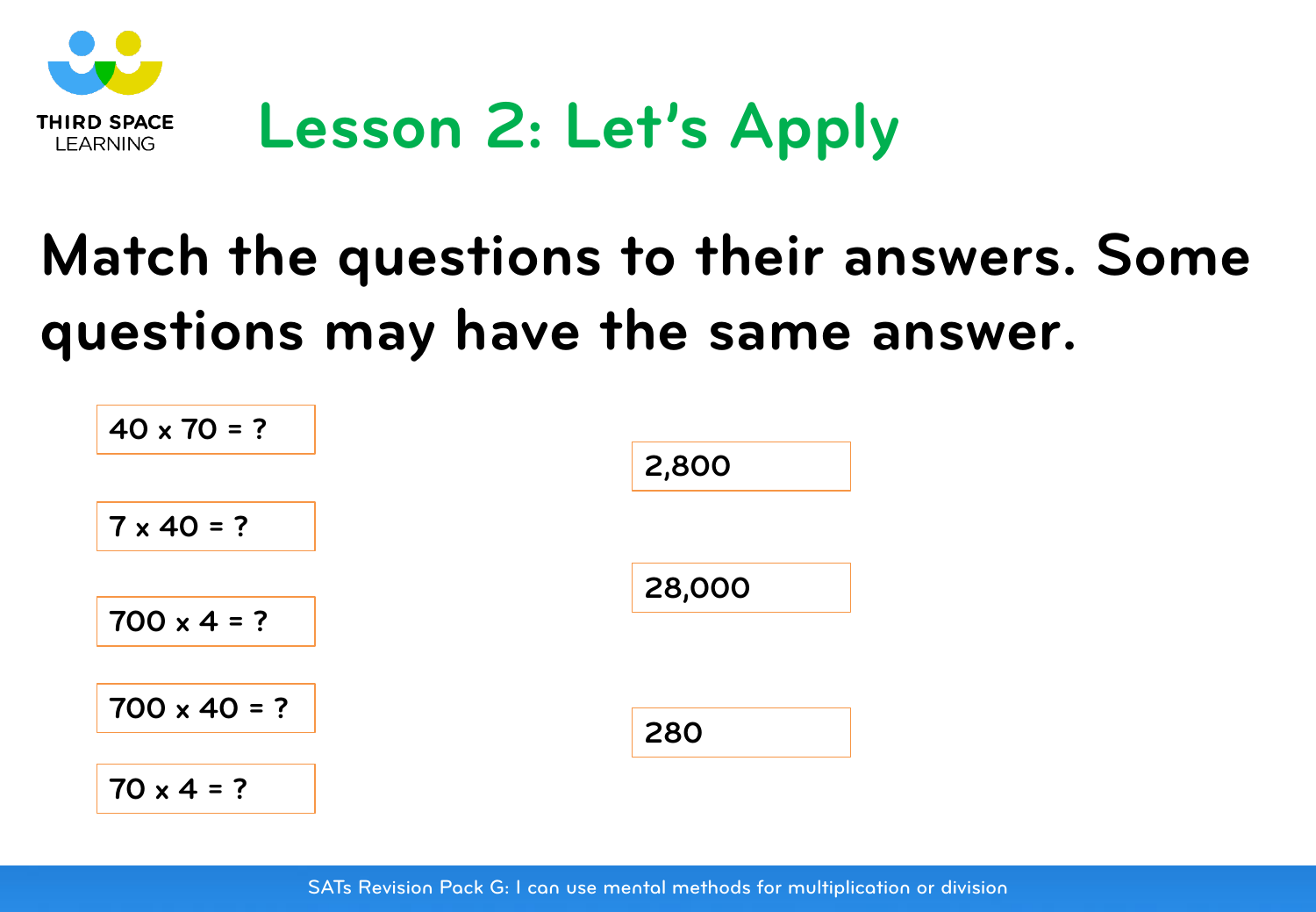

#### **Lesson 3: Let's Think**

#### **Do you have to use a written method to calculate 43 x 6 = ?**

#### **How can you be sure?**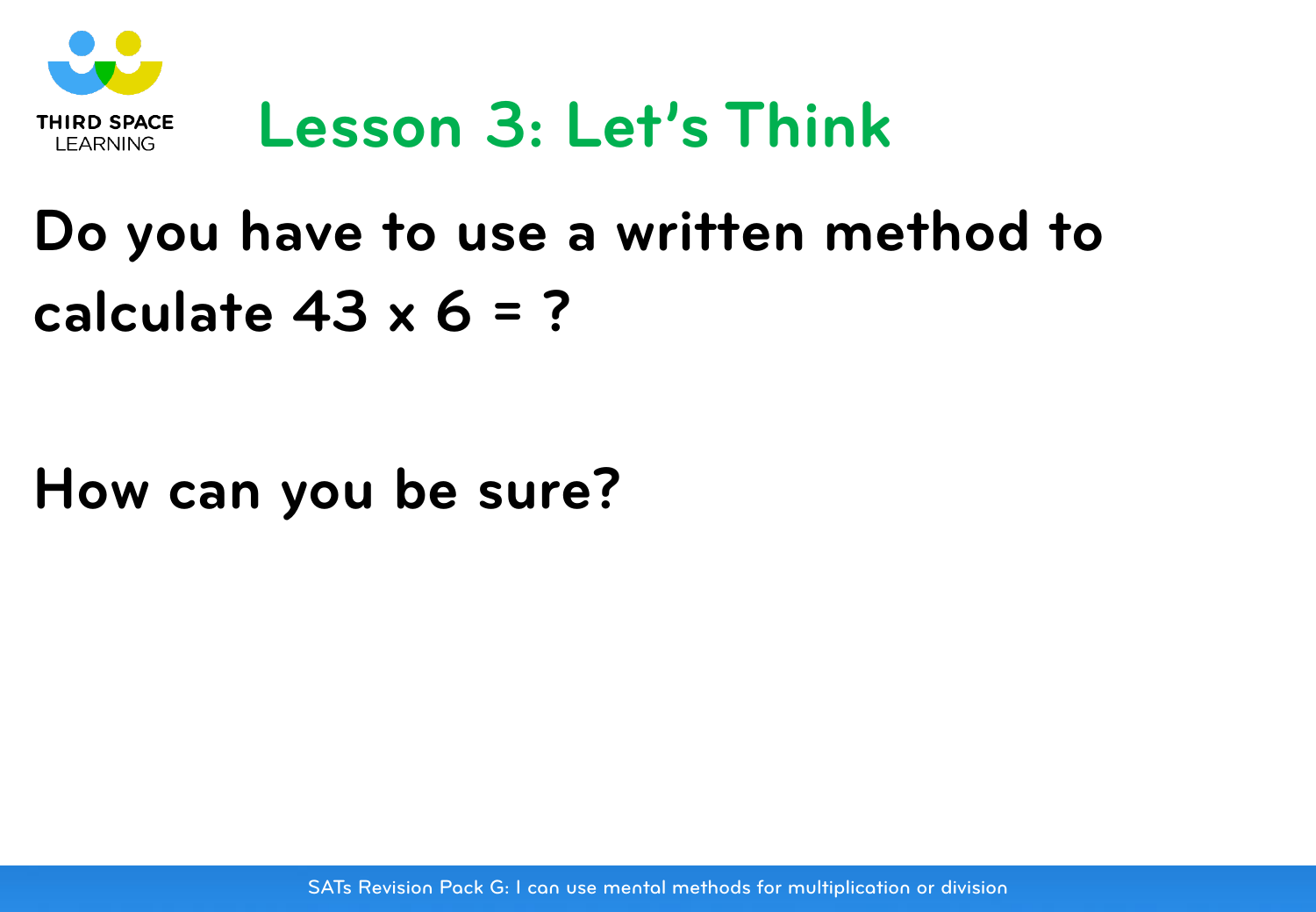

## **Lesson 3: Let's Apply**

## **Explain how knowing 50 x 7 = 350, and that 4 x 7 = 28, can be used to help you work out the answer to 54 x 7.**



SATs Revision Pack G: I can use mental methods for multiplication or division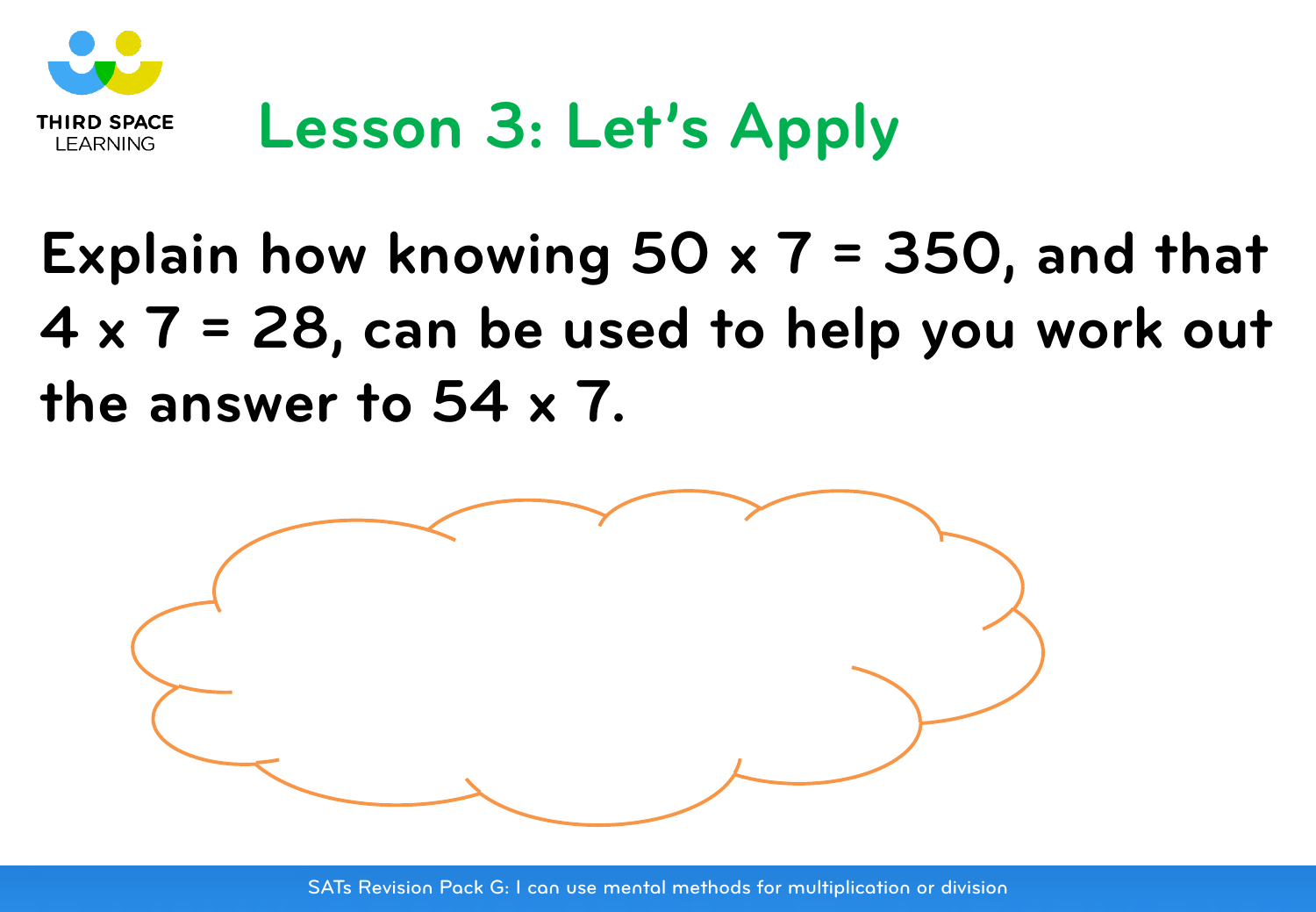

#### **Lesson 4: Let's Think**

#### **If you know that 8 x 9 = 72 …**

## **what other multiplication and division facts can you easily work out?**

#### **Can you find at least seven?**